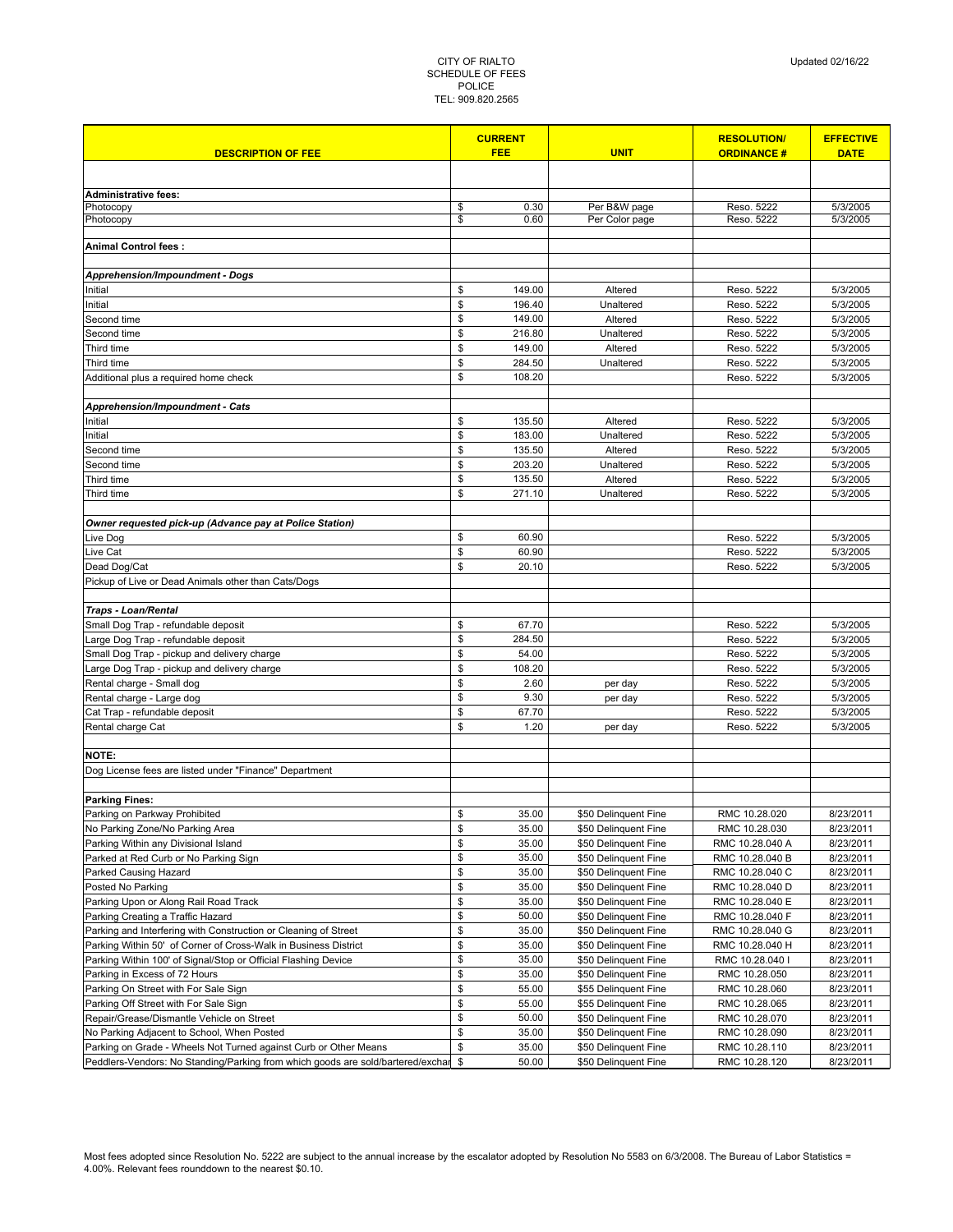|                                                                                                 |          | <b>CURRENT</b>   |                                               | <b>RESOLUTION/</b>                    | <b>EFFECTIVE</b>       |
|-------------------------------------------------------------------------------------------------|----------|------------------|-----------------------------------------------|---------------------------------------|------------------------|
| <b>DESCRIPTION OF FEE</b>                                                                       |          | <b>FEE</b>       | <b>UNIT</b>                                   | <b>ORDINANCE#</b>                     | <b>DATE</b>            |
|                                                                                                 |          |                  |                                               |                                       |                        |
| No Parking When Temporary Signs Posted                                                          | \$       | 35.00            | \$50 Delinquent Fine                          | RMC 10.28.130                         | 8/23/2011              |
| Overtime Parking - 24 minutes                                                                   | \$       | 35.00            | \$50 Delinquent Fine                          | RMC 10.28.140                         | 8/23/2011              |
| Overtime Parking - 40 minutes                                                                   | \$       | 35.00            | \$50 Delinquent Fine                          | RMC 10.28.150                         | 8/23/2011              |
| Overtime Parking - 1 hour                                                                       | \$       | 35.00            | \$50 Delinquent Fine                          | RMC 10.28.160                         | 8/23/2011              |
| Overtime Parking - 2 hours                                                                      | \$       | 35.00            | \$50 Delinquent Fine                          | RMC 10.28.170                         | 8/23/2011              |
| Violation of Marked Space                                                                       | \$       | 35.00            | \$50 Delinquent Fine                          | RMC 10.28.190                         | 8/23/2011              |
| Parking in No Stopping Zone                                                                     | \$<br>\$ | 35.00            | \$50 Delinquent Fine                          | RMC 10.28.200                         | 8/23/2011<br>8/23/2011 |
| No Parking - Yellow Curb                                                                        | \$       | 35.00<br>35.00   | \$50 Delinquent Fine                          | RMC 10.28.220 B                       | 8/23/2011              |
| Parking Other than Loading or Unloading Passengers<br>Parking in White Zone in Front of Mailbox | \$       | 35.00            | \$50 Delinquent Fine<br>\$50 Delinquent Fine  | RMC 10.28.220 C<br>RMC 10.28.220 C1   | 8/23/2011              |
| Parking in White Zone in Front of Theater Except when Theater is Closed                         | \$       | 35.00            | \$50 Delinquent Fine                          | RMC 10.28.220 C2                      | 8/23/2011              |
| Parked White Zone in Front of Church or other House of Worship                                  | \$       | 35.00            | \$50 Delinquent Fine                          | RMC 10.28.220 C3                      | 8/23/2011              |
| Yellow Zone - Parking Over 20 Minute Time Limit for Loading and Unloading Materi                | \$       | 35.00            | \$50 Delinquent Fine                          | RMC 10.28.240                         | 8/23/2011              |
| Yellow Zone - Parking Over 3 Minute Time Limit for Loading and Unloading Passen                 | \$       | 35.00            | \$50 Delinquent Fine                          | RMC 10.28.240B                        | 8/23/2011              |
| Parking Stopped in Alley - Other than Loading and Unloading Passengers or Materi                | \$       | 35.00            | \$50 Delinquent Fine                          | RMC 10.28.260                         | 8/23/2011              |
| Parking at Taxi Stand - Prohibited                                                              | \$       | 35.00            | \$50 Delinquent Fine                          | RMC 10.28.280                         | 8/23/2011              |
| No Parking at Posted Private Parking                                                            | \$       | 35.00            | \$50 Delinquent Fine                          | RMC 10.28.290                         | 8/23/2011              |
| Parking or Storing of Commercial Vehicles on City Streets - 1st violation                       | \$       | 100.00           | \$100 Delinquent Fine                         | RMC 10.28.293                         | 8/23/2011              |
| Parking or Storing of Commercial Vehicles on City Streets - 2nd violation                       | \$       | 200.00           | \$200 Delinquent Fine                         | RMC 10.28.293                         | 8/23/2011              |
| Parking or Storing of Commercial Vehicles on City Streets - 3rd & subsequent                    | \$       | 250.00           | \$250 Delinquent Fine                         | RMC 10.28.293                         | 8/23/2011              |
| Commercial Vehicle No Parking Certain Streets                                                   | \$       | 100.00           | \$100 Delinquent Fine                         | RMC 10.40.020                         | 8/23/2011              |
| Parking on Lawn, Landscaped Area or other Non-Paved Surface                                     | \$       | 50.00            | \$50 Delinquent Fine                          | RMC 18.58.040 C6A                     | 8/23/2011              |
| Dismounted Recreational Vehicle - Unpaved Surfaced open to Public View                          | \$       | 50.00            | \$50 Delinquent Fine                          | RMC 18.58.040 C6B                     | 8/23/2011              |
| Vehicle Over 1 Ton in Residential Area                                                          | \$       | 100.00           | \$100 Delinquent Fine                         | RMC 18.58.040 C6C                     | 8/23/2011              |
| Park/Store Commercial Trailer in Residential Area                                               | \$       | 100.00           | \$100 Delinquent Fine                         | RMC 18.58.040 C6D                     | 8/23/2011              |
| Cargo Container in Residential Area                                                             | \$       | 100.00           | \$100 Delinquent Fine                         | RMC 18.58.040 C6E                     | 8/23/2011              |
| Stopped or Parked in Posted Fire Lane                                                           | \$       | 50.00            | \$50 Delinquent Fine                          | CVC 22500.1                           | 8/23/2011              |
| Parking Within Any Intersection                                                                 | \$       | 35.00            | \$50 Delinquent Fine                          | CVC 22500 (A)                         | 8/23/2011              |
| Parking In Crosswalk                                                                            | \$       | 55.00            | \$55 Delinquent Fine                          | CVC 22500 (B)                         | 8/23/2011              |
| Parking Between Safe Zone and Adjacent Right-Hand Curb                                          | \$       | 35.00            | \$50 Delinquent Fine                          | CVC 22500 (C)                         | 8/23/2011              |
| Parking at a Fire Station Entrance                                                              | \$       | 50.00            | \$50 Delinquent Fine                          | CVC 22500 (D)                         | 8/23/2011              |
| <b>Blocking Public/Private Driveway</b>                                                         | \$       | 35.00            | \$50 Delinquent Fine                          | CVC 22500 (E)                         | 8/23/2011              |
| Parking on Sidewalk                                                                             | \$       | 35.00            | \$50 Delinquent Fine                          | CVC 22500 (F)                         | 8/23/2011              |
| Double Parking on Roadway Prohibit                                                              | \$       | 35.00            | \$50 Delinquent Fine                          | CVC 22500 (H)                         | 8/23/2011              |
| Stopping or Parking in a Bus Zone                                                               | \$       | 35.00            | \$50 Delinquent Fine                          | CVC 22500 (I)                         | 8/23/2011              |
| Parking on a Bridge                                                                             | \$       | 35.00            | \$50 Delinquent Fine                          | CVC 22500 (K)                         | 8/23/2011              |
| Parking/Blocking Handicapped Access                                                             | \$       | 300.00           | \$350 Delinquent Fine                         | CVC 22500 (L)                         | 8/23/2011              |
| Curb Parking - Vehicle/Motorcycle Right Wheel must be Within 18" of Curb                        | \$<br>\$ | 55.00            | \$55 Delinquent Fine<br>\$350 Delinguent Fine | <b>CVC 22502</b>                      | 8/23/2011              |
| Disabled Space Parking - No Placard                                                             |          | 300.00           |                                               | CVC 22507.8 (A)                       | 8/23/2011              |
| <b>Obstructing Access - Disabled Space</b>                                                      | \$<br>\$ | 300.00<br>300.00 | \$350 Delinquent Fine                         | CVC 22507.8 (B)                       | 8/23/2011              |
| Parked on Line Marked for Disabled<br>Parked Unattended Within 15' of Fire Hydrant              | \$       | 50.00            | \$350 Delinquent Fine<br>\$50 Delinquent Fine | CVC 22507.8 (C) 1<br><b>CVC 22514</b> | 8/23/2011<br>8/23/2011 |
| Parking on Highway - No Brakes Set/Wheels In                                                    | \$       | 35.00            | \$50 Delinquent Fine                          | CVC 22515                             | 8/23/2011              |
| Locked Vehicle - Passenger Cannot Get Out                                                       | \$       | 35.00            | \$50 Delinquent Fine                          | <b>CVC 22516</b>                      | 8/23/2011              |
| Parking upon or near Railroad Track                                                             | \$       | 35.00            | \$50 Delinquent Fine                          | <b>CVC 22521</b>                      | 8/23/2011              |
| Vehicle Abandoned on Public/Private Property                                                    | \$       | 35.00            | \$50 Delinquent Fine                          | <b>CVC 22523</b>                      | 8/23/2011              |
| Throw Deposit Oil etc. on Highway                                                               | \$       | 100.00           | \$150 Delinquent Fine                         | CVC 23112 (A)                         | 8/23/2011              |
| Vehicle Not Equipped or Unsafe (Mechanical Violation Upon Proof of Correction)                  | \$       | 35.00            | \$50 Delinquent Fine                          | CVC 24002 (A)                         | 8/23/2011              |
| Vehicle Not Equipped or Unsafe (Mechanical Violation Upon Proof of Correction)                  | \$       | 35.00            | \$50 Delinquent Fine                          | CVC 24002 (B)                         | 8/23/2011              |
| Failure to Obey Any Fireman                                                                     | \$       | 75.00            | \$75 Delinquent Fine                          | <b>CVC 2801</b>                       | 8/23/2011              |
| Vehicle Not Currently Registered                                                                | \$       | 136.00           | \$136 Delinquent Fine                         | CVC 4000A1                            | 8/23/2011              |
| Administrative Processing/Handling Fee                                                          | \$       | 25.00            |                                               | <b>CVC 40226</b>                      | 8/23/2011              |
| No Front/Rear Licence Plate                                                                     | \$       | 76.00            | \$76 Delinquent Fine                          | <b>CVC 5200</b>                       | 8/23/2011              |
| Current Registration Tabs not Displayed                                                         | \$       | 60.00            | \$60 Delinquent Fine                          | CVC 5204 (A)                          | 8/23/2011              |
| Vehicle Obstructing Sidewalk                                                                    | \$       | 35.00            | \$50 Delinquent Fine                          | RMC 9.24.010                          | 8/23/2011              |
| Vehicle Towing Franchise Fee - Administration Costs                                             | \$       | 286.30           |                                               | Reso. 5684                            | 3/10/2009              |
| Vehicle Towing Franchise Fee                                                                    | \$       | 121.40           |                                               | Reso. 5684                            | 3/10/2009              |
| Collection of Shopping Cart - One Location                                                      | \$       | 26.00            |                                               | Ord. 1364                             | 12/7/2004              |
| Collection of Shopping Cart - Immediate Vicinity of Initial Location                            | \$       | 13.00            |                                               | Ord. 1364                             | 12/7/2004              |
| Storage fee for each abandoned cart                                                             | \$       | 5.00             | per day                                       | Ord. 1364                             | 12/7/2004              |
|                                                                                                 |          |                  |                                               |                                       |                        |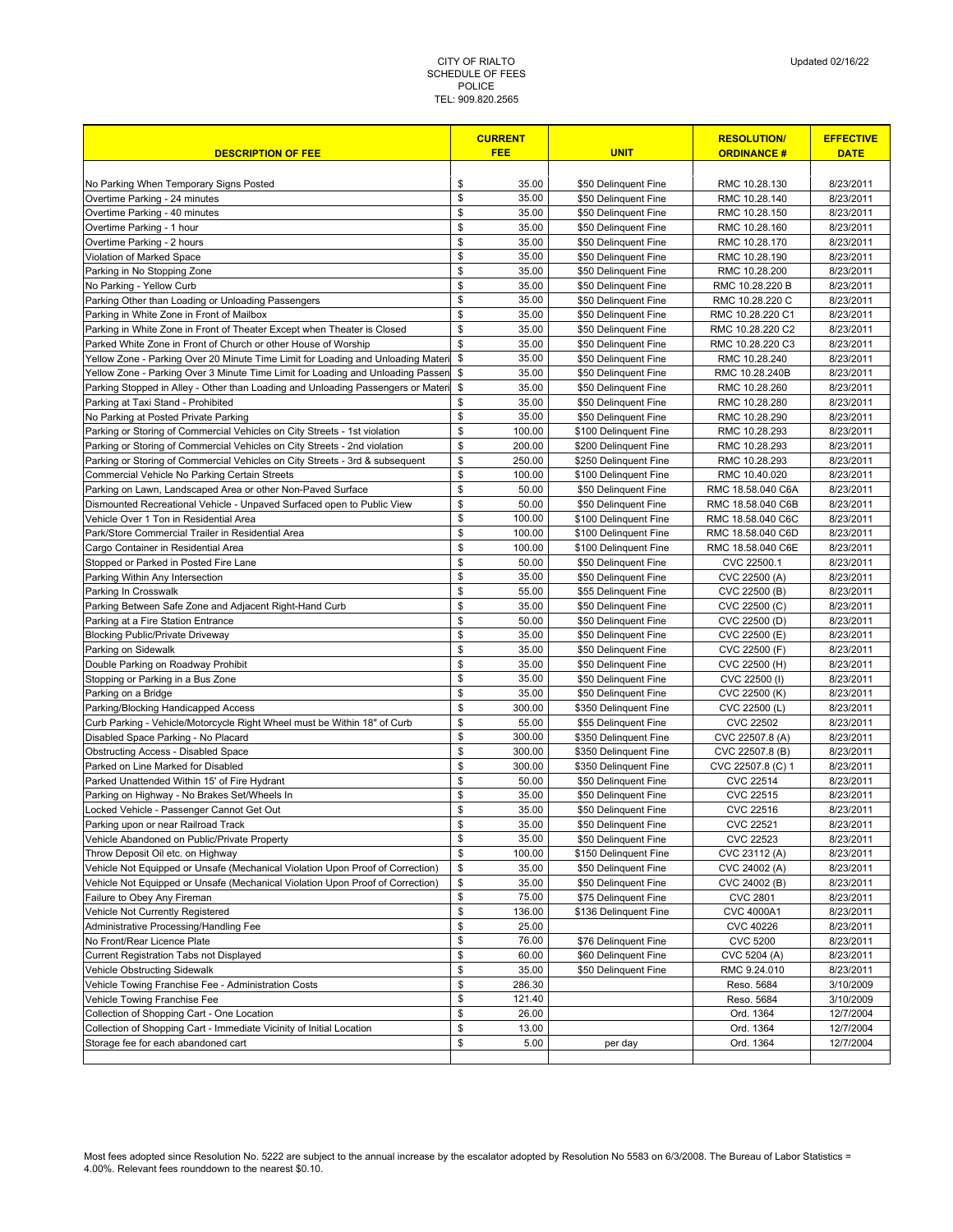| <b>DESCRIPTION OF FEE</b>                                             | <b>CURRENT</b><br><b>FEE</b> | <b>UNIT</b> | <b>RESOLUTION/</b><br><b>ORDINANCE#</b> | <b>EFFECTIVE</b><br><b>DATE</b> |
|-----------------------------------------------------------------------|------------------------------|-------------|-----------------------------------------|---------------------------------|
|                                                                       |                              |             |                                         |                                 |
| <b>Multi-Unit Inspection Fees:</b>                                    |                              |             |                                         |                                 |
| Inspection application fee per multi-unit complex                     | \$<br>63.00                  |             | Reso. 5102                              | 6/1/2004                        |
| Individual residential unit inspection                                | \$<br>20.00                  |             | Reso. 5102                              | 6/1/2004                        |
| Individual motel/hotel, lodging house, group home facility inspection | \$<br>100.00                 |             | Reso. 5102                              | 6/1/2004                        |
| Re-inspection of any unit for third or subsequent same violation      | \$<br>35.00                  |             | Reso. 5102                              | 6/1/2004                        |
|                                                                       |                              |             |                                         |                                 |
| <b>Photo Reproduction fees:</b>                                       |                              |             |                                         |                                 |
| # of prints (1) - Regular Prints / 8 x 10 Prints                      | \$4.60 each and              |             | Reso. 5222                              | 5/3/2005                        |
| # of prints (2) - Regular Prints / 8 x 10 Prints                      | \$11.50 each for             |             | Reso. 5222                              | 5/3/2005                        |
| # of prints (3) - Regular Prints / 8 x 10 Prints                      | enlargements                 |             | Reso. 5222                              | 5/3/2005                        |
| # of prints (4) - Regular Prints / 8 x 10 Prints                      |                              |             | Reso. 5222                              | 5/3/2005                        |
| # of prints (5) - Regular Prints / 8 x 10 Prints                      |                              |             | Reso. 5222                              | 5/3/2005                        |
| # of prints (6) - Regular Prints / 8 x 10 Prints                      |                              |             | Reso. 5222                              | 5/3/2005                        |
| # of prints (7) - Regular Prints / 8 x 10 Prints                      |                              |             | Reso. 5222                              | 5/3/2005                        |
| # of prints (8) - Regular Prints / 8 x 10 Prints                      |                              |             | Reso. 5222                              | 5/3/2005                        |
| # of prints (9) - Regular Prints / 8 x 10 Prints                      |                              |             | Reso. 5222                              | 5/3/2005                        |
| # of prints (10) - Regular Prints / 8 x 10 Prints                     |                              |             | Reso. 5222                              | 5/3/2005                        |
| # of prints (11) - Regular Prints / 8 x 10 Prints                     |                              |             | Reso. 5222                              | 5/3/2005                        |
| # of prints (12) - Regular Prints / 8 x 10 Prints                     |                              |             | Reso. 5222                              | 5/3/2005                        |
| # of prints (13) - Regular Prints / 8 x 10 Prints                     |                              |             | Reso. 5222                              | 5/3/2005                        |
| # of prints (14) - Regular Prints / 8 x 10 Prints                     |                              |             | Reso. 5222                              | 5/3/2005                        |
| # of prints (15) - Regular Prints / 8 x 10 Prints                     |                              |             | Reso. 5222                              | 5/3/2005                        |
| # of prints (16) - Regular Prints / 8 x 10 Prints                     |                              |             | Reso. 5222                              | 5/3/2005                        |
| # of prints (17) - Regular Prints / 8 x 10 Prints                     |                              |             | Reso. 5222                              | 5/3/2005                        |
| # of prints (18) - Regular Prints / 8 x 10 Prints                     |                              |             | Reso. 5222                              | 5/3/2005                        |
| # of prints (19) - Regular Prints / 8 x 10 Prints                     |                              |             | Reso. 5222                              | 5/3/2005                        |
| # of prints (20) - Regular Prints / 8 x 10 Prints                     |                              |             | Reso. 5222                              | 5/3/2005                        |
| # of prints (21) - Regular Prints / 8 x 10 Prints                     |                              |             | Reso. 5222                              | 5/3/2005                        |
| # of prints (22) - Regular Prints / 8 x 10 Prints                     |                              |             | Reso. 5222                              | 5/3/2005                        |
| # of prints (23) - Regular Prints / 8 x 10 Prints                     |                              |             | Reso. 5222                              | 5/3/2005                        |
| # of prints (24) - Regular Prints / 8 x 10 Prints                     |                              |             | Reso. 5222                              | 5/3/2005                        |
| # of prints (25) - Regular Prints / 8 x 10 Prints                     |                              |             | Reso. 5222                              | 5/3/2005                        |
|                                                                       |                              |             |                                         |                                 |
| Alarm Permit fees:                                                    |                              |             |                                         |                                 |
| Residential Permit Application                                        | \$<br>20.10                  |             | Reso. 5222                              | 5/3/2005                        |
| <b>Commercial Permit Application</b>                                  | \$<br>26.90                  |             | Reso. 5222                              | 5/3/2005                        |
|                                                                       |                              |             |                                         |                                 |
| <b>Residential False Alarm:</b>                                       |                              |             |                                         |                                 |
| 12 month period - 1st and 2nd false alarm                             |                              |             | Reso. 5222                              | 5/3/2005                        |
| 12 month period - 3rd false alarm                                     | \$<br>101.50                 |             | Reso. 5222                              | 5/3/2005                        |
| 12 month period - 4th false alarm                                     | \$<br>135.50                 |             | Reso. 5222                              | 5/3/2005                        |
| 12 month period - 5th and all subsequent false alarms                 | \$<br>169.40                 |             | Reso. 5222                              | 5/3/2005                        |
|                                                                       |                              |             |                                         |                                 |
| <b>Commercial False Alarm:</b>                                        |                              |             |                                         |                                 |
| 12 month period - 1st and 2nd false alarm                             |                              |             | Reso. 5222                              | 5/3/2005                        |
| 12 month period - 3rd false alarm                                     | \$<br>135.50                 |             | Reso. 5222                              | 5/3/2005                        |
| 12 month period - 4th false alarm                                     | \$<br>203.20                 |             | Reso. 5222                              | 5/3/2005                        |
| 12 month period - 5th and all subsequent false alarms                 | \$<br>271.10                 |             | Reso. 5222                              | 5/3/2005                        |
|                                                                       |                              |             |                                         |                                 |
| <b>Pawnbrokers and Secondhand Dealers:</b>                            |                              |             |                                         |                                 |
| Permit                                                                | \$<br>60.00                  | annual      | RMC 4.04.090 - Permit                   | 1986                            |
|                                                                       |                              |             |                                         |                                 |